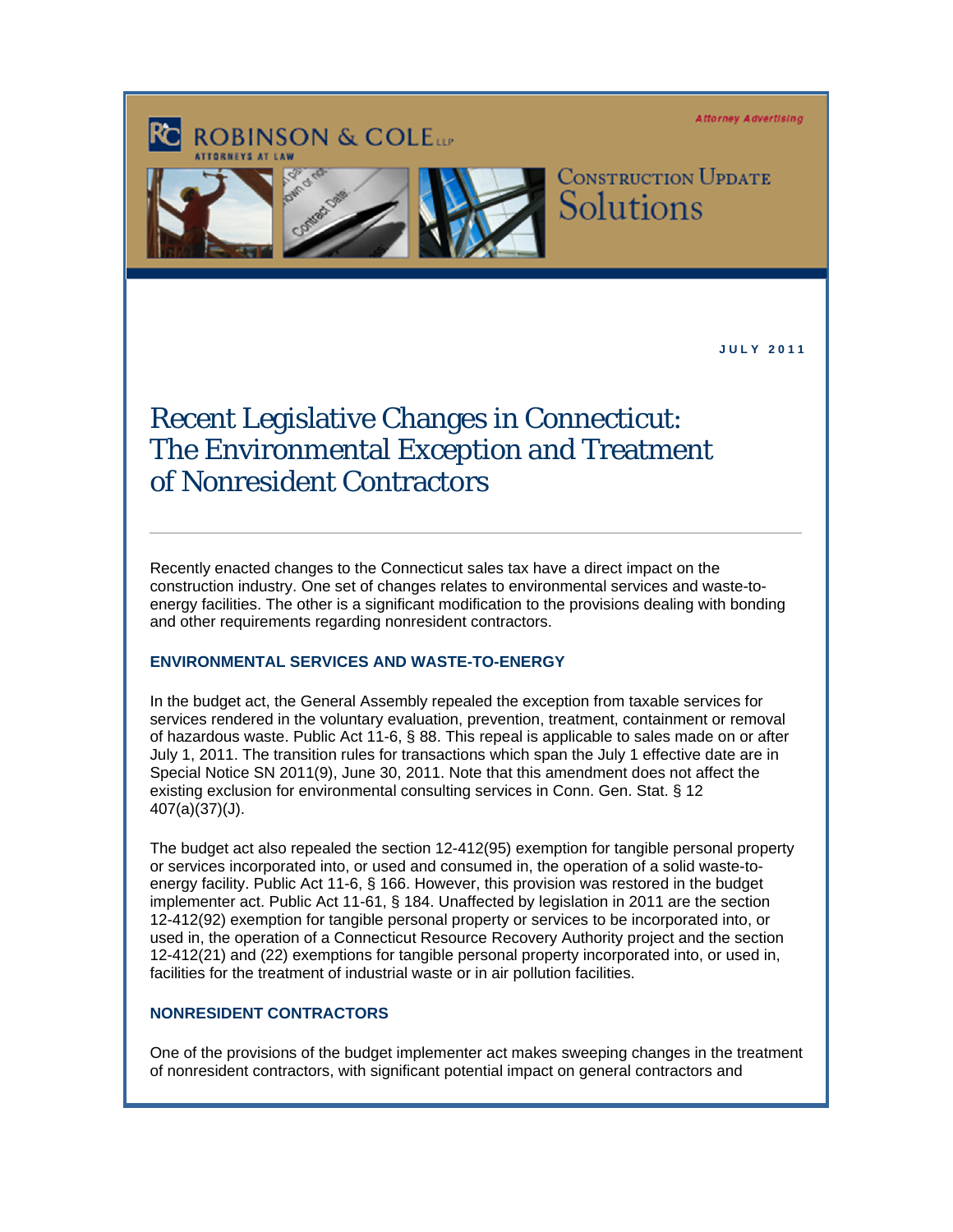subcontractors as well as property developers, effective October 1, 2011. P.A. 11-61, § 66.

To ensure payment of Connecticut taxes under current law, nonresident contractors—those construction contractors who do not maintain permanent business offices in Connecticut—are required to post a bond, in the nature of a commercial surety bond, of five percent of the contract price for each nonresidential construction contract to be performed in Connecticut. Current law also provides that any person who hires a nonresident contractor who has not posted such a bond must withhold five percent from the contract price. Failure to comply renders that person liable for the contractor's Connecticut taxes to the extent of five percent of the contract price.

Because this statutory scheme facially discriminates against out-of-state businesses, it is of questionable constitutionality. The disparate treatment not only requires bonds that are not required of in-state businesses but also, as administered under current law, imposes a contract-by-contract audit process on nonresidents, which may substantially delay their receipt of any amounts withheld or release of their bonds. The burdens extend to general contractors, developers, and property owners who hire contractors. It may not be apparent that a contractor is not a resident contractor and there is currently no way for someone considering hiring a contractor to verify the DRS position on whether a bond or withholding is required. Even when nonresident status is clear, general contractors who hire nonresident contractors often find themselves dealing with issues relating to withholding and bonding long after the contract is completed.

The act does not change the basic definition of a nonresident contractor nor does it change the five percent tax imposed under current law on any person who contracts with a nonresident contractor who has not complied with the provisions of the statute. What it does do is ease the burdens on nonresident contractors conducting business in Connecticut and on contractors who hire nonresident subcontractors. However, in doing so, it eliminates the right of developers and property owners who retain nonresident contractors to protect themselves from the additional five percent tax by withholding from amounts paid to the nonresident contractor.

## **Easing the Burdens on Nonresident Contractors**

A major departure from prior practice eases the burdens on nonresident contractors conducting business in Connecticut by permitting them to become "verified nonresident contractors" who are not required to file a bond for each contract. A nonresident contractor achieves this status by registering with DRS for all applicable taxes, being current in filing and payment requirements, and posting a bond of six times its average tax liability per return period or a lesser amount as determined by the commissioner. Once a nonresident contractor has registered and remained current in filing and paying for three years, the requirement to post a bond is eliminated. Having satisfied the registration and bond requirements, the verified nonresident contractor is on a par with a resident contractor and there is no requirement that a person dealing with that contractor withhold any amount from the contract price.

# **DRS to Advise Whether Nonresident Contractor is "Verified"**

DRS is required to verify upon request whether a contractor is in fact a verified nonresident contractor. The precise means by which the DRS will provide that verification has not been determined, but once in place, this procedure will ease the due diligence burden on those dealing with nonresident contractors who become verified nonresident contractors.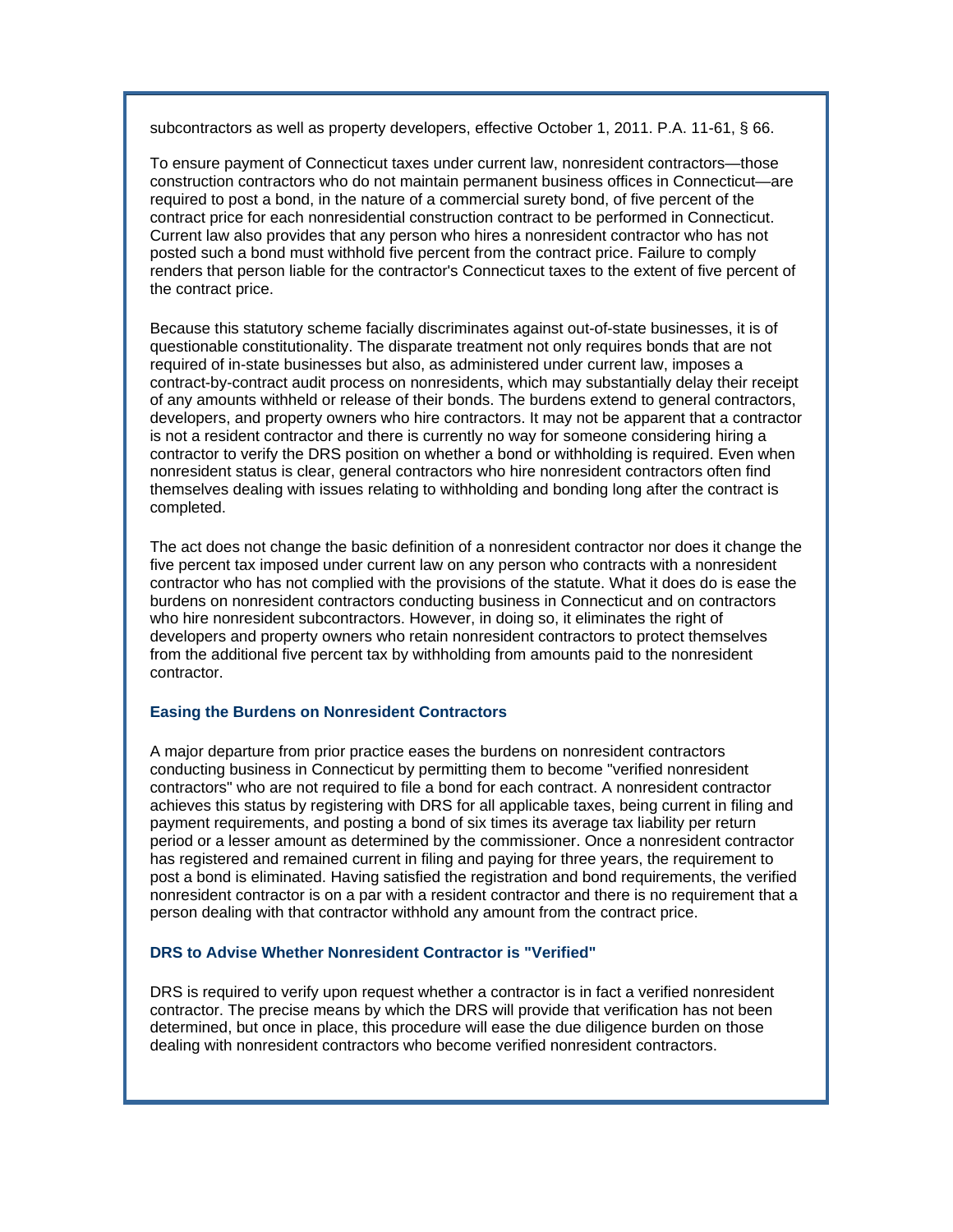## **No Change for Nonresident Contractors Who Do Not Comply**

Nonresident contractors who are not verified nonresident contractors are treated the same as nonresident contractors under the existing statute. They are required to post a bond equal to five percent of the price of each contract, and the act requires that any resident or nonresident general contractor who contracts with an "unverified" nonresident contractor must withhold five percent of the contract price until it receives a certificate of compliance from the DRS authorizing release of all or part of the withheld amount.

## **Developers and Property Owners Provided No Right to Withhold**

General contractors continue to have the right to protect themselves from liability for nonresident contractor taxes by withholding. Developers and property owners, however, are left with no means of self-protection when hiring a nonresident contractor because there is no provision permitting them to withhold. Of course, if the contractor is known to be nonresident and the DRS either verifies that it is a verified nonresident contractor or provides certification that bond has been posted, the owner or developer has no need to withhold. However, if a contract is signed without knowledge that the contractor is nonresident or in advance of the provision of a certificate of compliance, the owner or developer is left with no statutorily sanctioned authority to withhold against the five percent tax and must rely for protection on provisions of the contract.

#### **Affects Only Nonresidential Contracts of \$250,000 or More**

With that exception, the act represents a significant improvement in the administration of the nonresident contractor provisions. In particular, the requirement that DRS confirm the status of verified nonresident contractors will ease the burdens on those who deal with them. Also, in a major departure from past practice, the nonresident contractor provisions will apply only to contracts in which the total contract price (including deposits, retainage, and charges for change orders and add-ons) is \$250,000 or more. This new threshold is in addition to the existing exclusion for residential contracts—a contract with an "owner or tenant of real property used exclusively for residential purposes and consisting of three or fewer dwelling units, in one of which the owner or tenant resides"—which is retained in P.A. 11-61.

#### **Speedier Resolution of Nonresident Contractor Audits?**

The act also institutes improvements in the administration of the nonresident contractor provisions. One such improvement requires the DRS to issue a certificate of compliance to an unverified subcontractor within 120 days of receipt of a request, together with required documentation. If the DRS fails to issue the certificate within that time, the certificate is deemed to have been issued. Once issued or deemed issued, the certificate provides the subcontractor the right to receive from the general contractor any amounts withheld or a lesser amount as specified in the certification. The act does not specify how the parties know when the 120-day period has commenced.

Another improvement is that the DRS is required to release an unverified general contractor from its bond obligation once the contractor submits to the DRS documentation showing either (1) that it and all of its unverified subcontractors have paid all required taxes or (2) that the general contractor has paid all the taxes it owes in connection with the contract, withheld five percent on payments to all of its unverified subcontractors, and released all withheld amounts in accordance with a certificate of compliance.